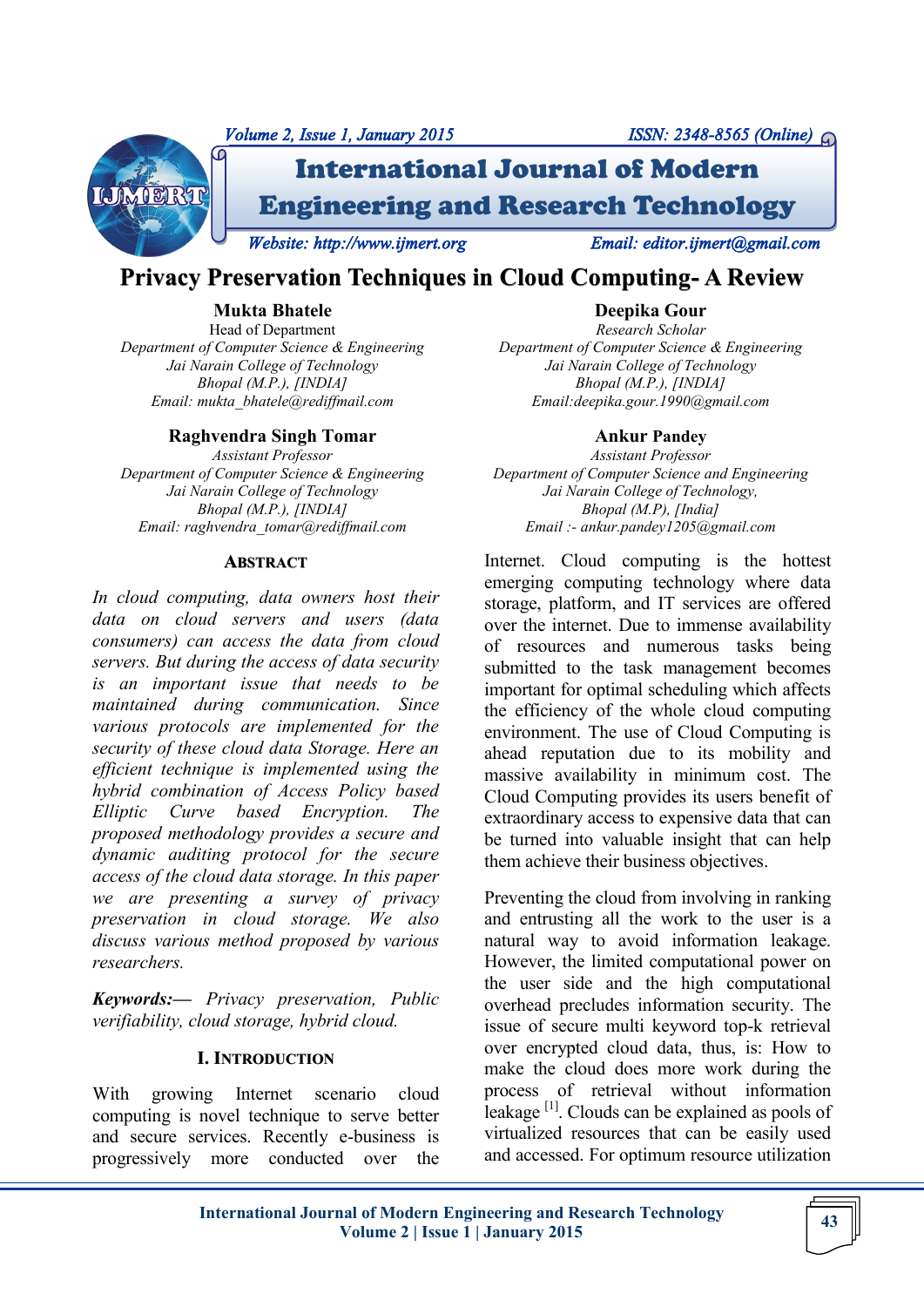the resources in cloud can be reconfigured dynamically. With the help of strong cloud architectures its mass computing and storage centers organizations and individuals are benefited while utilizing them. Cloud computing basically contains virtualization, on -demand deployment, Internet delivery of services, open source software etc. <sup>[2]</sup>.

With the help of internet and central remote servers cloud computing maintains data and applications. Cloud computing helps the consumers and businesses to use clouds applications and resources without installing and accessing the personal files on any computer through internet. Cloud Computing provides efficient computing by centralizing storage, memory, processing and bandwidth promising lower costs, rapid scaling, easier maintenance, service availability. The main focus needs upon the data security and privacy. Services provided by cloud computing are <sup>[3]</sup>.



*Figure 1. Cloud Computing Services*

Cloud computing provides computing, storage, and networking as services rather than products. It allows the user to shift work and resources from their personal computers or even individual enterprise applications to a set of cloud computers. Cloud Computing solves the problems of hardware, machine failures etc. The advantage of cloud computing is its elasticity property which is the ability to add capacity or applications at the same moment without any prior notice and the pay-as-you-go

approach enables the small and medium sized enterprises to use elasticity property as the vendor has many customers the per-unit cost to each customer can be lowered. Larger companies manage collaborations easily in the  $cloud<sup>[4]</sup>$ .

Efficient cloud computing can be capable to manage different data centers. These data centers are able to run diverse workload with time just because of running virtual machines (VMs) inside them. This will lead high and low recourse utilization. To deal with this problem enhanced virtualization mechanism were developed and recent researches still going on in this era  $[5]$ . Cloud computing has been visualized as the next generation information technology (IT). It is especially constructed for enterprises to offer extraordinary advantages like; location sovereign resource pooling, ubiquitous network access, on-demand self-service, usage -based pricing, transference of risk and rapid resource elasticity<sup>[6]</sup>.

Cloud security refers to the security of data, networking and other resources from viruses, worms, hackers, intruders etc. as far as security issues are concerned its is of two types: first one is category of cloud service providers while another one is users of it. Various points should be discovered that says that how secure cloud services are achieved? Some common parameter that are essential for cloud securities are: authentication, privacy, personal and physical security, availability and application security. Security plays a vital during the transmission of data from the sender to the receiver in any environment. The cloud computing provides on demand self service methodology that authorizes users to request resources dynamically as a best benefit. Data can be stored and retrieved remotely and due to this conventional cryptographic algorithm is not used for security. Once the data has been stored on cloud data storage security should be maintained by cloud service provider. To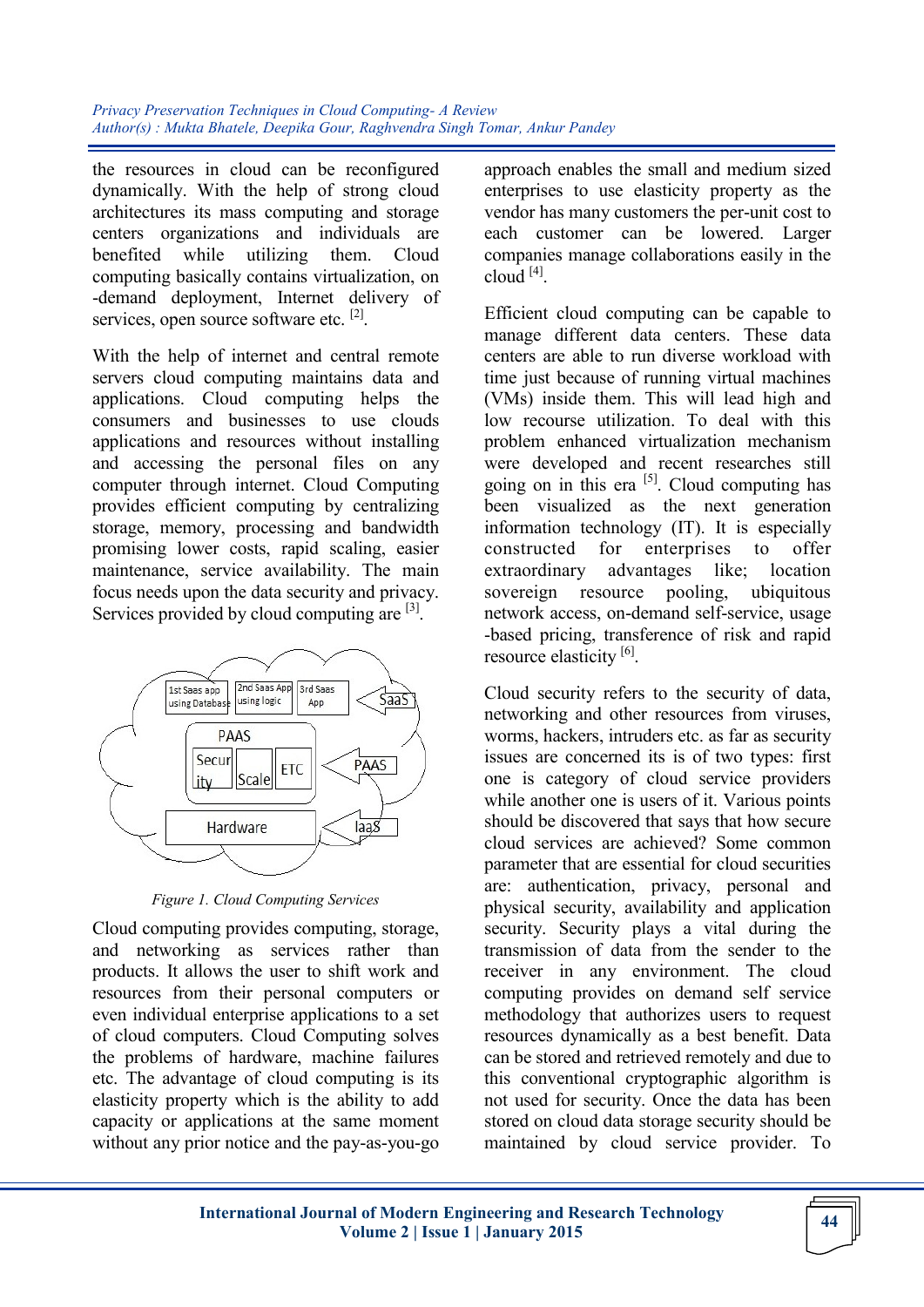maintain data security, publicly auditable cloud storage providers trusted third party auditor (TPA) to verify the data integrity of sourced data to ensure security [7].

To ensure cloud data storage security, TPA calculates the service quality from an objective and autonomous perspective. Public audit capability also permits clients to delegate the integrity verification tasks to TPA in case they are not being able to commit necessary computation resources performing continuous verifications [8]. The privacy-preserving public auditing is uniquely integrating the homomorphic non-linear authenticator with random masking technique. The individual auditing of TPA can be tedious and very inefficient <sup>[9]</sup>. Within cloud environment, the clients themselves are unreliable or cannot afford the overhead of performing frequent truthfulness verifies. Therefore, for realistic use, it seems more balanced to equip the verification protocol with public verifiability that is predictable to play a more significant role in achieving economies of scale for Cloud Computing  $[10]$ . Verifiability is kind of authentication mechanism. This will used to authenticate or validate the party or sometimes used to authenticate TPA. Verifiability of two types private Verifiability and public Verifiability. Private Verifiability is more secure. Public Verifiability is forced user to do not upload private data in cloud storage and stored data should be correctly stored [11].

## **II. RELATED WORK**

Patel, Chandrakant D., Shah, Amip J., "Cost Model for Planning, Development, and Operation of a Data Center," $[12]$  for the firsttime we define and solve the problem of effective yet secure ranked keyword search over encrypted cloud data. Ranked search greatly enhances system usability by returning the matching files in a ranked order regarding to certain relevance criteria (e.g., keyword frequency), thus making one step closer towards practical deployment of privacypreserving data hosting services in Cloud Computing. We first give a straightforward yet ideal construction of ranked keyword search under the state-of-the-art searchable symmetric encryption (SSE) security definition, and demonstrate its inefficiency. To achieve more practical performance, we then propose a definition for ranked searchable symmetric encryption, and give an efficient design by properly utilizing the existing cryptographic primitive, order-preserving symmetric encryption (OPSE). Thorough analysis shows that our proposed solution enjoys "as-strong-as -possible" security guarantee compared to previous SSE schemes, while correctly realizing the goal of ranked keyword search. Extensive experimental results demonstrate the efficiency of the proposed solution.

Q. Wang, C. Wang, K. Ren, W. Lou, and J. Li, ―Enabling Public Auditability and Data Dynamics for Storage Security in Cloud Computing," $[13]$ , we propose a secure cloud storage system supporting privacy-preserving public auditing. Our work is among the first few ones to support privacy-preserving public auditing in cloud computing, with a focus on data storage. Besides, with the prevalence of cloud computing, a foreseeable increase of auditing tasks from different users may be delegated to TPA. We utilize the homomorphic linear authenticator and random masking to guarantee that the TPA would not learn any knowledge about the data content stored on the cloud server during the efficient auditing process, which not only eliminates the burden of cloud user from the tedious and possibly expensive auditing task, but also alleviates the users' fear of their outsourced data leakage. Considering TPA may concurrently handle multiple audit sessions from different users for their outsourced data files, we further extend our privacy-preserving public auditing protocol into a multiuser setting, where the TPA can perform multiple auditing tasks in a batch manner for better efficiency. Extensive analysis shows that our schemes are provably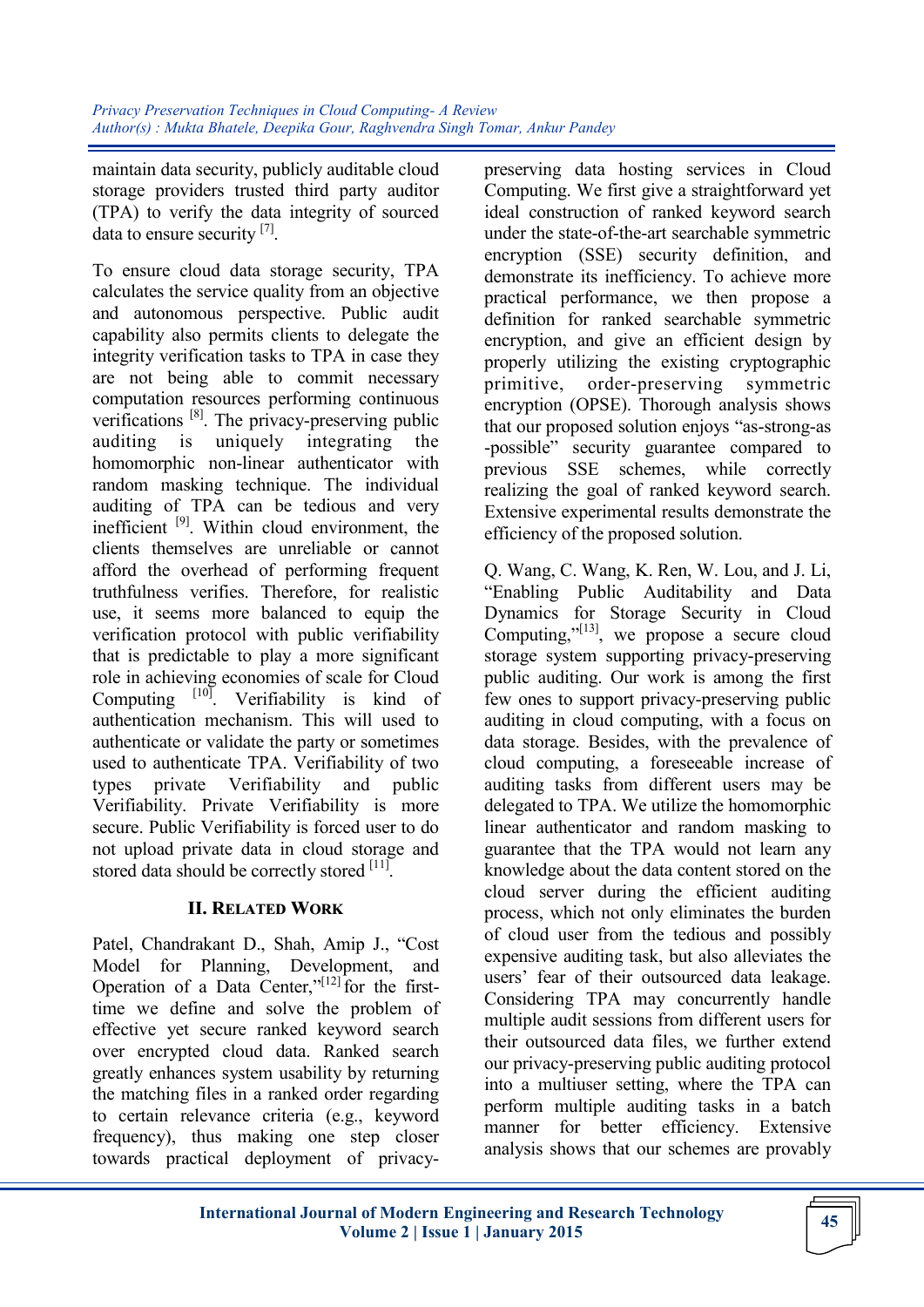secure and highly efficient. Our preliminary experiment conducted on Amazon EC2 instance further demonstrates the fast performance of our design on both the cloud and the auditor side. We leave the full-fledged implementation of the mechanism on commercial public cloud as an important future extension, which is expected to robustly cope with very large scale data and thus encourage users to adopt cloud storage services more confidently.

G. Ateniese, R. Burns, R. Curtmola, J. Herring, L. Kissner, Z. Peterson, and D. Song, ―Provable Data Possession at Untrusted Stores,"<sup>[14]</sup>, we present such a system—Cloud Capacity Manager (CCM)—an on-demand compute capacity management system and its methods for dynamically multiplexing the compute capacity of virtualized data centers at scales of that combines various low-overhead techniques, motivated by practical on-field observations, to achieve scalable capacity allocation for thousands of machines. CCM achieves this scale by employing three-level hierarchical management architecture. CCM also sheds light on the tradeoffs due to two unavoidable issues in large-scale commodity data centers: 1) maintaining low operational overhead, given variable cost of performing management operations necessary to allocate resources, and 2) coping with the increased incidences of these operations' failures. The capacity managers at each level continuously monitor and aggregate black-box VM CPU and memory usage information, and then use this aggregated data to make independent and localized capacity allocation decisions. An experimental evaluation on a fairly large infrastructure, that to achieve better capacity multiplexing, the focus needs to not only be on the accurate prediction of workload demand and aggressive optimization of the allocation algorithms, but also on dealing with the practical limitations of real-life infrastructures.

Cong Wang et al  $^{[15]}$  propose a privacypreserving public auditing system for data storage security in cloud computing. They utilize the homomorphic linear authenticator and random masking to guarantee that the TPA would not learn any knowledge about the data content stored on the cloud server during the efficient auditing process that not only removes the burden of cloud user from the tedious and possibly expensive auditing task, although also assuages the users' fear of their outsourced data escape. Taking into consideration TPA may concurrently handle multiple audit sessions from different users for their outsourced data files, they further extend our privacy-preserving public auditing protocol into a multiuser situation, where the TPA can execute numerous auditing tasks in a batch manner for better efficiency<sup>[15]</sup>.

To accomplish privacy-preserving public auditing, they suggest to uniquely integrating the homomorphic linear authenticator with random masking method. In this protocol, the linear combination of sampled blocks in the server's reaction is masked with randomness generated by the server. With random masking, the TPA no longer has all the essential information to construct up a accurate group of linear equations and for that reason cannot derive the user's data content, no issue how many linear combinations of the identical set of file blocks can be composed. Alternatively, the rightness corroboration of the blockauthenticator pairs can still be accepted in a new way even with the occurrence of the randomness. Their design makes employ of a public key-based HLA, to provide the auditing protocol with public auditability [15].

By integrating the HLA with random masking, this protocol guarantees that the TPA could not learn any knowledge about the data content stored in the cloud server (CS) during the efficient auditing procedure. The algebraic and aggregation properties of the authenticator further benefit of this design for the batch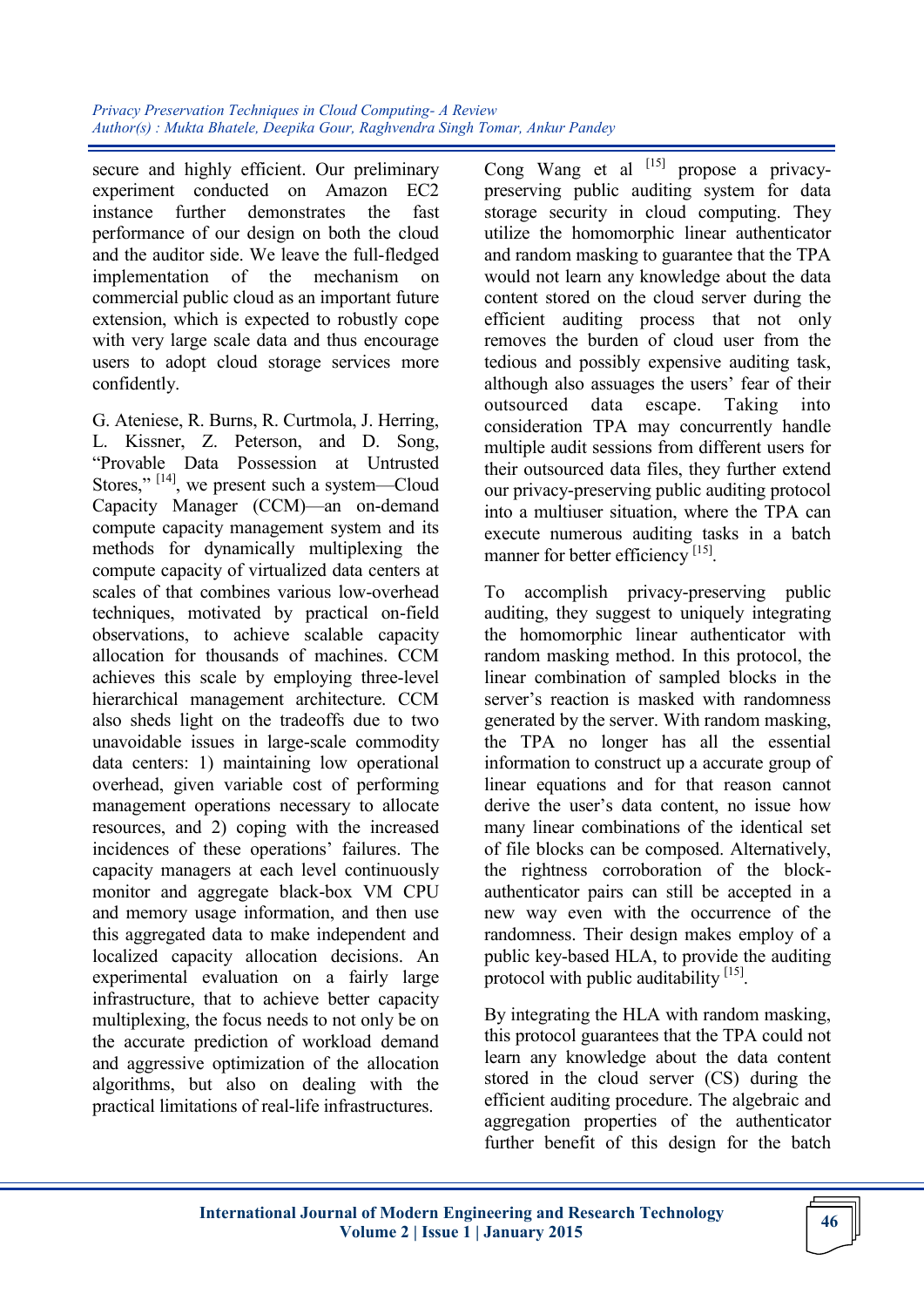*Privacy Preservation Techniques in Cloud Computing- A Review Author(s) : Mukta Bhatele, Deepika Gour, Raghvendra Singh Tomar, Ankur Pandey*

auditing. This public auditing system of data storage security in cloud computing and provide a privacy-preserving auditing protocol. This scheme enables an external auditor to audit user's cloud data without learning the data content. This also supports scalable and efficient privacy-preserving public storage auditing in cloud. Specifically, this scheme achieves batch auditing where multiple delegated auditing tasks from different users can be performed simultaneously by the TPA in a privacy-preserving manner [15].

They consider a cloud data storage service involving three various entities, as shown in figure 2: the user who has big amount of data files to be stored in the cloud; the cloud server, which is managed by the cloud service provider to provide data storage service and has significant storage space and computation resources the third-party auditor that has expertise and capabilities that cloud users do not have and is trusted to assess the cloud storage service reliability on behalf of the user upon demand. Users are dependent on the CS for cloud data storage and preservation. They may also vigorously work together with the CS to access and update their stored data for various application intentions. As users no longer possess their data in the neighborhood, it is of critical importance for users to ensure that their data are being correctly stored and maintained. To save the computation resource as well as the online burden potentially brought by the periodic storage correctness verification, cloud users may resort to TPA for ensuring the storage integrity of their outsourced data, whereas hoping to keep their data confidential from TPA  $^{[15]}$ .



*Figure 2: The architecture of cloud data storage service.*

M.A. Shah et al  $[16]$  proposed solution to offer storage service accountability is throughout independent, third party auditing and arbitration. The customer and service enter into an agreement or contract for storing data in which the service provides some type of payment for data loss or failing to return the data intact, e.g. free prints, refunds, or insurance. In such a contract, the two parties have contradictory incentives. The service provider, whose objective is to make a profit and preserve a reputation, has an incentive to hide data loss. On the other hand, customers are terribly untrustworthy, e.g. casual home users. Customers can innocently or fraudulently claim loss to get paid. Thus, they engage an independent, third party to arbitrate and confirm whether stored and retrieved data is intact. This protocol has three important operations, initialization, audit, and extraction. For audits, the auditor interacts with the service to check that the stored data is intact. For extraction, the auditor interacts with the service and customer to check that the data is intact and return it to the customer [16].

This protocol shift the burden of maintenance these secret keys to a storage service. Since services are already in the business of maintaining customers' data and privacy, the keys are safer with them. Keeping the data content confidential from the service is

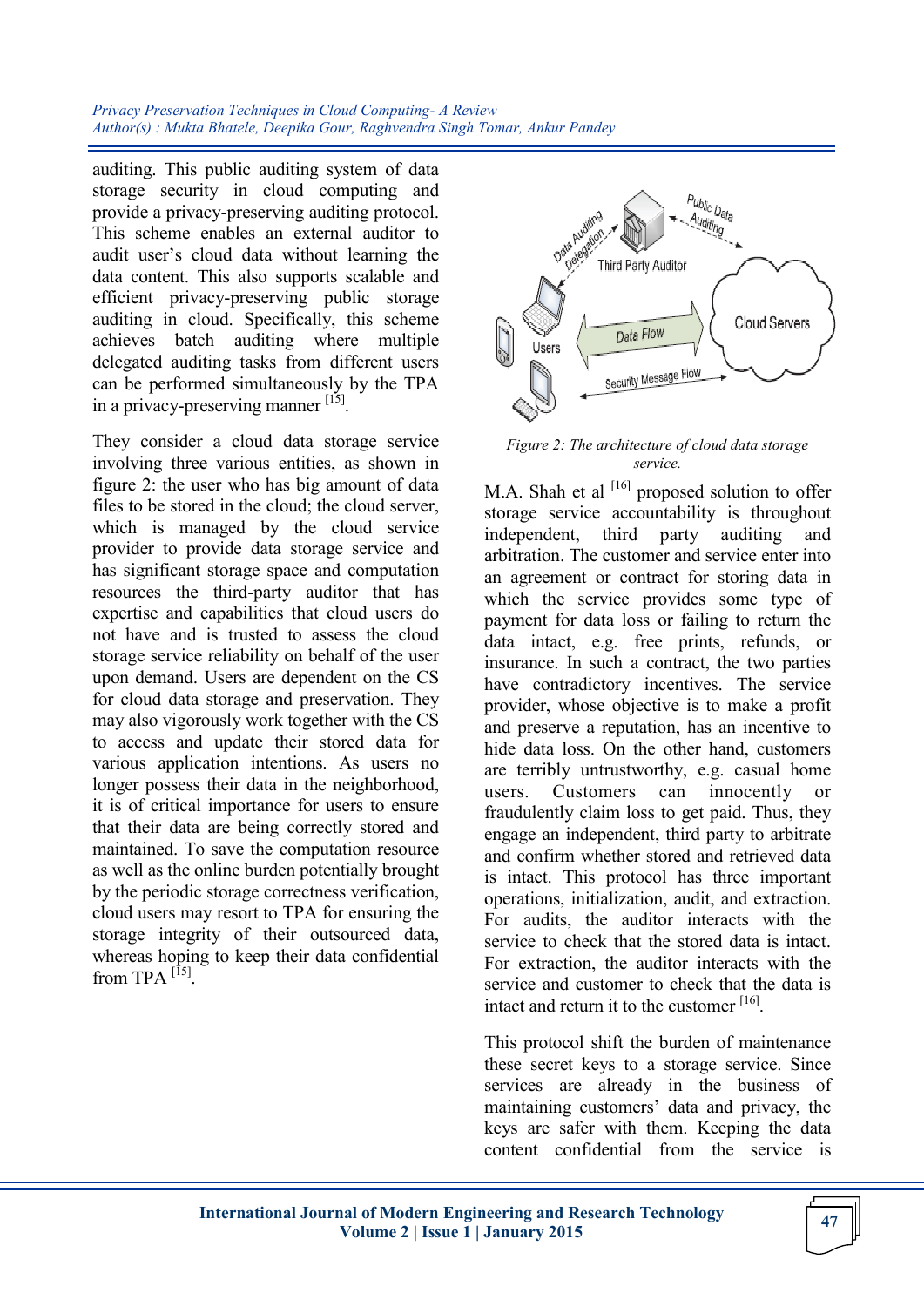*Privacy Preservation Techniques in Cloud Computing- A Review Author(s) : Mukta Bhatele, Deepika Gour, Raghvendra Singh Tomar, Ankur Pandey*

discretionary. A customer can keep the keys and encrypted data with the same service, thereby enlightening the contents to that service and allowing it to offer value-added features away from storage like search. Otherwise, the customer can separate the keys and encrypted data onto non-colluding services to maintain complete privacy. The auditor is responsible for auditing and extracting both the encrypted data and the secret keys. Although they present the protocols for handling the encrypted data for wholeness, they are straightforward extensions of existing techniques. They also describe methods for privacy preserving auditing and extraction of digital contents. These schemes separate the data into two pieces, an encryption key and the encrypted data. This protocols consent to an auditor, with minimal long-term state, to audit both those pieces and extracts those pieces without revealing the fundamental contents of either. Using this protocol, all these properties can be achieved without requiring the customer to maintain any long-term state. The protocols for the encrypted data rely on cryptographic hashes and symmetric key encryption [16].

#### **3. CONCLUSION**

Cloud computing enables various users to share or access resources over internet, but during the data sharing or storage in cloud security plays a vital role and hence various auditing protocols are implemented for the security of these cloud data and also provides privacy preservation between users. In this paper, some of the privacy preservation and public audits are addressed and the techniques to overcome them are surveyed. While some approaches utilized traditional cryptographic methods to achieve privacy, some other approaches kept them away and focused on alternate methodologies in achieving privacy.

#### **REFERENCES:**

[1] Yu, Jiadi, Peng Lu, Yanmin Zhu, Guangtao Xue, and Minglu Li.

"Towards Secure Multi-Keyword Top -k Retrieval over Encrypted Cloud Data," *IEEE transactions on dependable and secure computing*, vol. 10, no. 4, pp. 239- 250, July/ August 2013.

- [2] Pankaj Arora, Rubal Chaudhry Wadhawan and Er. Satinder Pal Ahuja "Cloud Computing Security Issues in Infrastructure as a Service", *International Journal of Advanced Research in Computer Science and Software Engineering*, ISSN: 2277- 128X, vol. 2, issue 1, Jan. 2012.
- [3] Song, Dawn, Elaine Shi, Ian Fischer, and Umesh Shankar. "Cloud data protection for the masses*", In IEEE Computer*, vol. 45, no. 1, pp. 39-45, 2012.
- [4] Priya, P. Shanmuga, and R. Sugumar. "Multi Keyword Searching Techniques over Encrypted Cloud Data", *International Journal of Science and Research (IJSR)*, ISSN: 2319-7064, vol. 3, issue 3, pp. 410 - 412, March 2014.
- [5] Kesavan, Mukil, Irfan Ahmad, Orran Krieger, Ravi Soundararajan, Ada Gavrilovska, and Karsten Schwan "Practical Compute Capacity Management for Virtualized Datacenters‖, *IEEE Transactions On Cloud Computing*, Vol. 1, No. 1, pp.  $88 - 100, 2013.$
- [6] P. Mell and T. Grance, "The NIST definition of cloud Computing", *Special Publication 800-145*, 2012.
- [7] Swathi Sambangi "Cloud Data Storage Services Considering Public Audit for Security", *Global Journal of Computer Science and Technology Cloud and Distributed*, ISSN: 0975-